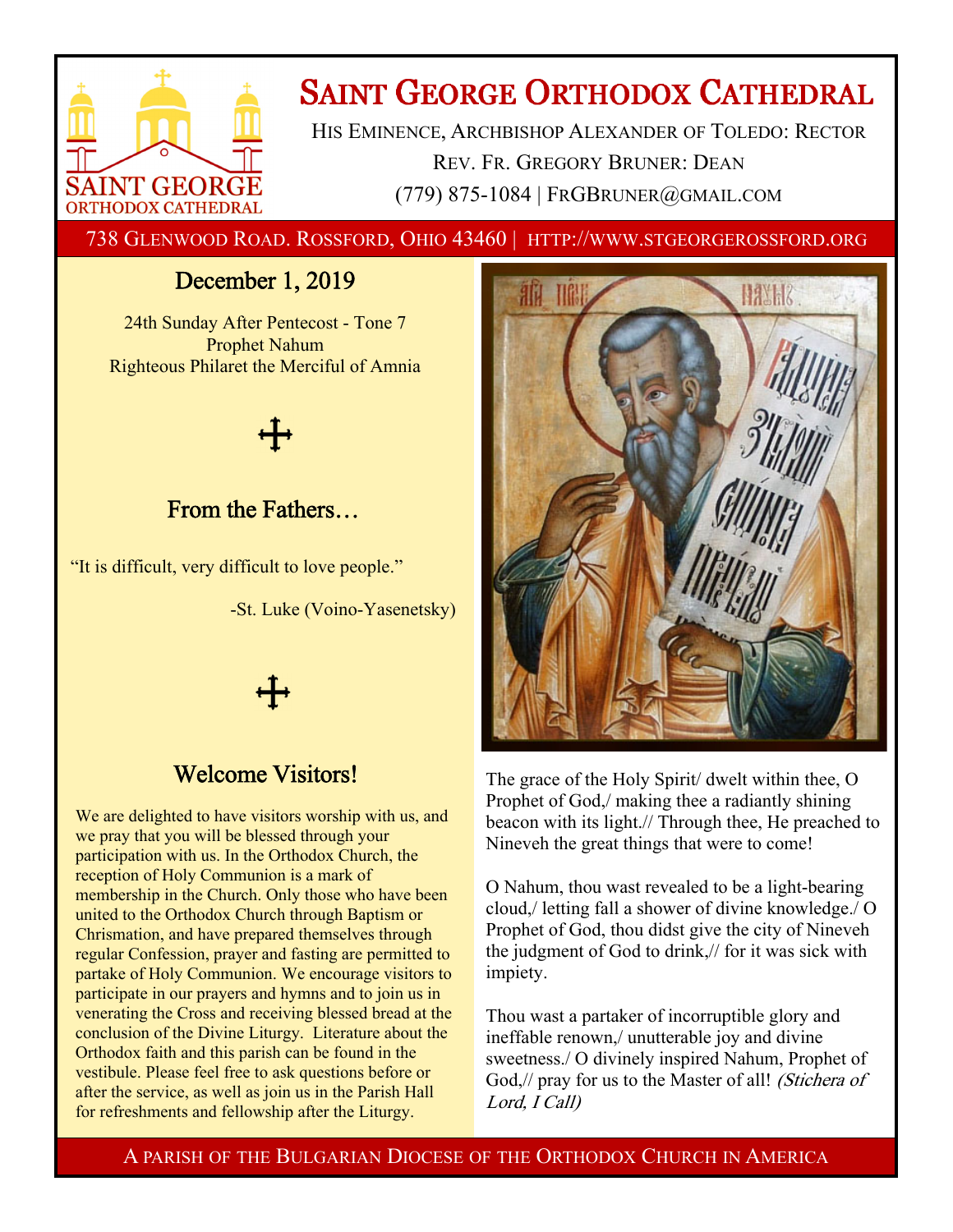# TODAY'S WORSHIP - HYMNS AND SCRIPTURE READINGS

#### Resurrection Troparion in Tone 7

By Thy Cross Thou didst destroy death./ To the thief Thou didst open Paradise./ For the Myrrhbearers Thou didst change weeping into joy,/ and Thou didst command Thy disciples, O Christ God, to proclaim that Thou art risen,//

granting the world great mercy.

#### Great Martyr George Troparion in Tone 4

As deliverer of captives/ and defender of the poor;/ healer of the infirm,/ champion of kings;/ victorious Great Martyr George,/ intercede with Christ our God;// for our souls' salvation.

#### Prophet Nahum Troparion in Tone 2

We celebrate the memory/ of Thy Prophet Nahum, O Lord;/ through him we beseech Thee:// "save our souls!"

#### Resurrection Kontakion in Tone 7

The dominion of death can no longer hold men captive,/ for Christ descended, shattering and destroying its powers./ Hell is bound, while the Prophets rejoice and cry:/ "The Savior has come to those in faith;// enter, you faithful, into the Resurrection!"

#### Great Martyr George Kontakion in Tone 4

As we the faithful flee to thee for refuge and seek thy protection and speedy help,/ We entreat thee, O Champion of Christ, that we who sing thy praises may be delivered from the snares of the enemy/ and from every peril and adversary,// that we may cry: "Rejoice, O martyr George!"

Glory to the Father and to the Son and to the Holy Spirit.

#### Prophet Nahum Kontakion in Tone 4

Illumined by the Spirit, thy heart was a vessel of illustrious prophecy,/ seeing far-off things as though they were present.// Therefore, we venerate thee, glorious prophet Nahum.

Now and ever and unto ages of ages. Amen.

#### Steadfast Protectress of Christians in Tone 6

Steadfast Protectress of Christians,/ constant advocate before the Creator;/ despise not the entreating cries of us sinners,/ but in your goodness come speedily to help us who call on you in faith./ Hasten to hear our petition and to intercede for us, O Theotokos,// for you always protect those who honor you!

### Epistle: Ephesians 2:14-22

For He Himself is our peace, who has made both one, and has broken down the middle wall of separation, having abolished in His flesh the enmity, that is, the law of commandments contained in ordinances, so as to create in Himself one new man from the two, thus making peace, and that He might reconcile them both to God in one body through the cross, thereby putting to death the enmity. And He came and preached peace to you who were afar off and to those who were near. For through Him we both have access by one Spirit to the Father.

Now, therefore, you are no longer strangers and foreigners, but fellow citizens with the saints and members of the household of God, having been built on the foundation of the apostles and prophets, Jesus Christ Himself being the chief cornerstone, in whom the whole building, being fitted together, grows into a holy temple in the Lord, in whom you also are being built together for a dwelling place of God in the Spirit.



## Gospel: Luke 18:18-27

Now a certain ruler asked Him, saying, "Good Teacher, what shall I do to inherit eternal life?

So Jesus said to him, "Why do you call Me good? No one is good but One, that is, God. You know the commandments: 'Do not commit adultery,' 'Do not murder,' 'Do not steal,' 'Do not bear false witness,' 'Honor your father and your mother."

And he said, "All these things I have kept from my youth."

So when Jesus heard these things, He said to him, "You still lack one thing. Sell all that you have and distribute to the poor, and you will have treasure in heaven; and come, follow Me."

But when he heard this, he became very sorrowful, for he was very rich. And when Jesus saw that he became very sorrowful, He said, "How hard it is for those who have riches to enter the kingdom of God! For it is easier for a camel to go through the eye of a needle than for a rich man to enter the kingdom of God."

And those who heard it said, "Who then can be saved?" But He said, "The things which are impossible with men are possible with God."

EMERGENCY SICK CALLS ARE ALWAYS AVAILABLE! CALL FR. GREGORY: (779) 875-1084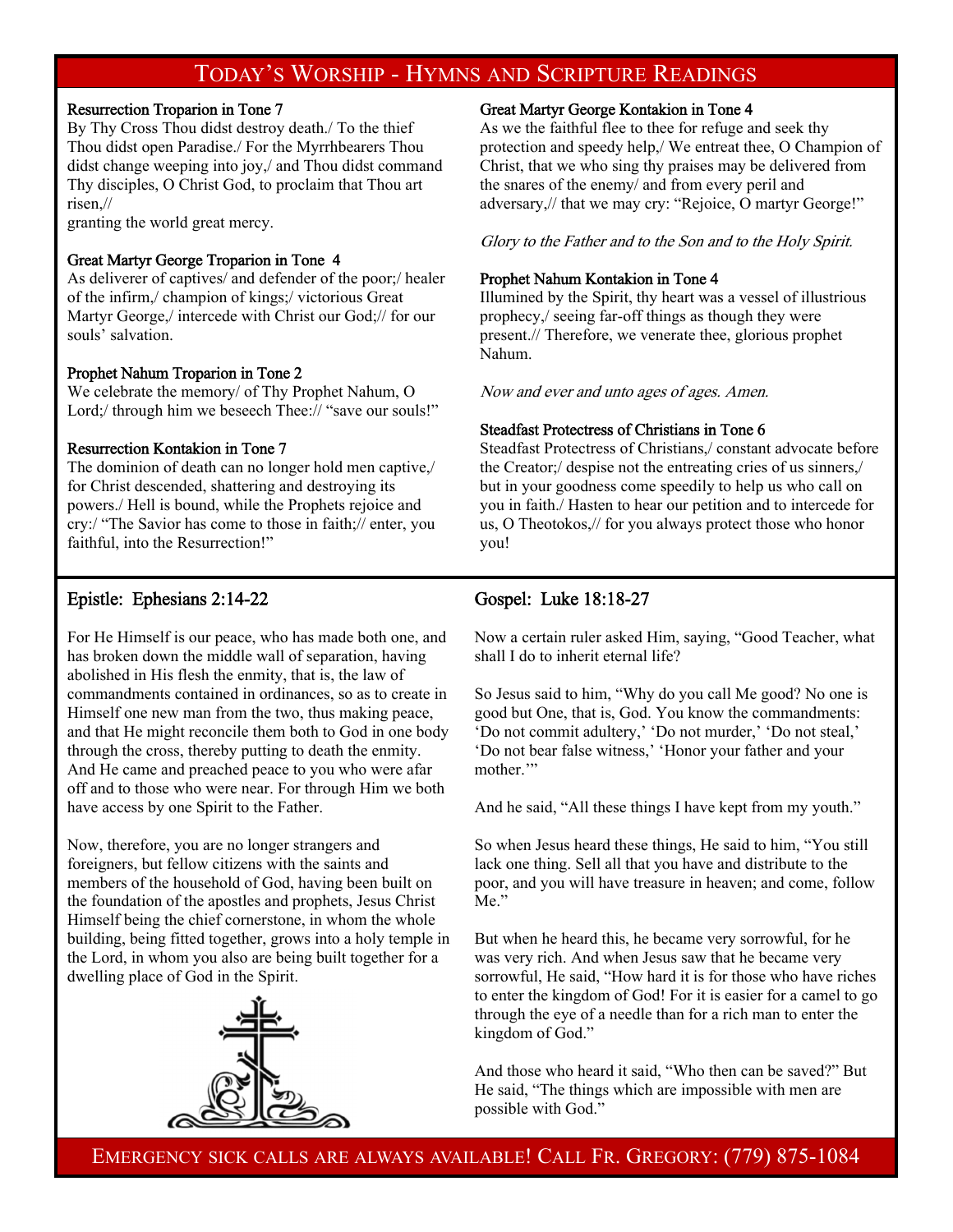# THIS WEEK AND LIFE IN CHRIST

#### Sunday, December 1st 10:00 AM Divine Liturgy 12:00 PM Church School

Prophet Nahum Righteous Philaret the Merciful of Amnia in Asia Minor Ephesians 2:14-22, Luke 18:18-27

#### Monday, December 2nd

 $\overline{a}$ 

 $\overline{a}$ 

i

 $\overline{a}$ 

Prophet Habakkuk St. Jesse, Bishop of Tsilkansk in Georgia 2 Thessalonians 1:1-10, Luke 20:27-44

#### Tuesday, December 3rd 9:30 AM Cookie Baking

Prophet Zephaniah St. Theodulus, Eparch of Constantinople 2 Thessalonians 1:10-22, Luke 21:12-19

#### Wednesday, December 4th 9:30 AM Cookie Baking

Greatmartyr Barbara and Martyr Juliana at Heliopolis Ven. John of Damascus Glorification of New Hieromartyr Alexander Hotovitzky 2 Thessalonians 2:1-12, Hebrews 13:7-16 Luke 21:5-7, 10-22, 20-24, Luke 12:32-40

#### Thursday, December 5th

Ven. Sabbas the Sanctified Ven. Nectarius of Mt. Athos 2 Thessalonians 2:13-3:5, Galatians 5:22-6:2 Luke 21:28-33, Matthew 11:27-30

#### Friday, December 6th

St. Nicholas the Wonderworker, Archbishop of Myra Hebrews 13:17-21, Luke 6:17-23

#### Saturday, December 7th 5:00 PM Readers Vespers

St. Ambrose, Bishop of Milan Ven. John the Faster, of the Kiev Caves 2 Thessalonians 3:6-18, Galatians 1:3-10 Luke 21:37-22:8, Luke 13:18-29

### Sunday, December 8th 10:00 AM Divine Liturgy 12:00 PM Church School

Ven. Patapius of Thebes Holy 362 Martyrs of Africa, martyred by the Arians Ephesians 4:1-6, Luke 17:12-19

# The Sufferings of Saint Nicholas



December 6 is the feast day of Saint Nicholas, the patron saint of everyone from longshoremen to embalmers, and of places from New York City to Argentina. In fact he is the patron of more occupations, causes, people and places than any other saint we know of.

The stories of his humility and compassion are well-known. He had no ambition to become a bishop, but accepted the office in

obedience. When he saved three marriageable and impoverished girls from disaster by providing money, he planned to do it secretly. There are stories of sailors caught on stormy seas, defenseless peasants wrongly accused of crimes, and countless others in need or in danger who were saved by his intercession. His kindness to children helped them to see Christ in him, so that even if their life circumstances were harsh, they knew a Savior cared for them.

But additional aspects of his life give even more luster to his example. Though he was not a martyr, Saint Nicholas suffered greatly in his life, and had to stand up to powerful forces that could have undermined the Church.

He became a bishop at the beginning of the fourth century and during the reign of Diocletian, a Roman emperor who detested Christianity as an enemy of Rome's glory. Nicholas, having become a publicly visible leader of the Christians, was imprisoned and tortured. The incarceration was not brief, either. Not until Constantine ascended the throne were the Christian prisoners released.

It was not only outward threats that faced the Church during Nicholas' time as bishop. Within the Church the Arian heresy, denying that Christ was truly the Son of God, was widely popular. Bishop Nicholas had to work against its falsehoods, and defend his people against its influence.

At the Council of Nicaea the threat of Arianism was made physically present. Arius had eloquence enough to make his "reasonable" version of the faith appealing to listeners and did so at the Council, speaking to those in attendance in his intelligent and engaging manner. How painful it must have been for Nicholas to hear this smooth talker distort everything for which Christ had died and risen. His memories of his own imprisonment and that of so many others who would not compromise the faith only added to the pain.

So Saint Nicholas exemplifies more than loving benevolence. He also shares our experience of suffering, and shows how to carry on without flinching from it. The words of Jesus Christ in Luke 21: 12- 19 apply to Nicholas' life: "...they will lay their hands on you, delivering you up to the synagogues and prisons, and you will be brought before kings and governors...some of you will be put to death; you will be hated by all for my name's sake."

But Christ's final words in this passage are the ones Nicholas would encourage us to remember: "By your endurance you will gain your lives."

HAVE A QUESTION OR NEED TO CHAT? CALL OR EMAIL FR. GREGORY.